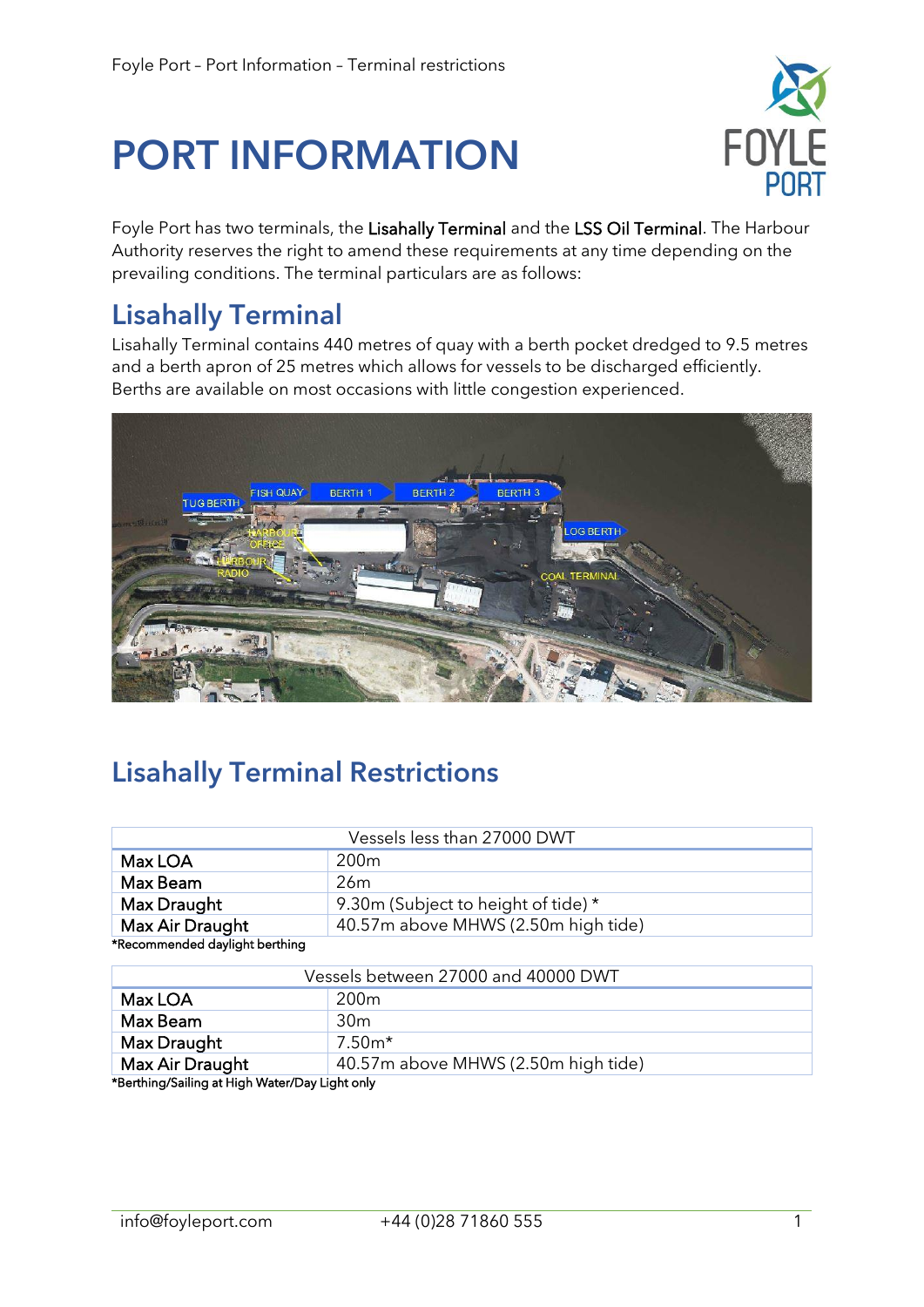

| Vessels over 40000 DWT                         |                                     |  |
|------------------------------------------------|-------------------------------------|--|
| Max LOA                                        | 200 <sub>m</sub>                    |  |
| Max Beam                                       | 32 <sub>m</sub>                     |  |
| Max Draught                                    | $7.00m*$                            |  |
| Max Air Draught                                | 40.57m above MHWS (2.50m high tide) |  |
| *Berthing/Sailing at High Water/Day Light only |                                     |  |

\*Berthing/Sailing at High Water/Day Light only

### LSS Oil Terminal



#### LSS Oil Terminal Restrictions

| Vessels less than 27000 DWT |                                     |  |
|-----------------------------|-------------------------------------|--|
| Max LOA                     | 150 <sub>m</sub>                    |  |
| Max Beam                    | 26 <sub>m</sub>                     |  |
| Max Draught                 | $8.3m*$                             |  |
| Max Air Draught             | 40.57m above MHWS (2.50m high tide) |  |

| Vessels between 27000 DWT and 40000 DWT |                                     |  |
|-----------------------------------------|-------------------------------------|--|
| Max LOA                                 | 196 <sub>m</sub>                    |  |
| Max Beam                                | 30 <sub>m</sub>                     |  |
| Max Draught                             | $7.5m**$                            |  |
| Max Air Draught                         | 40.57m above MHWS (2.50m high tide) |  |